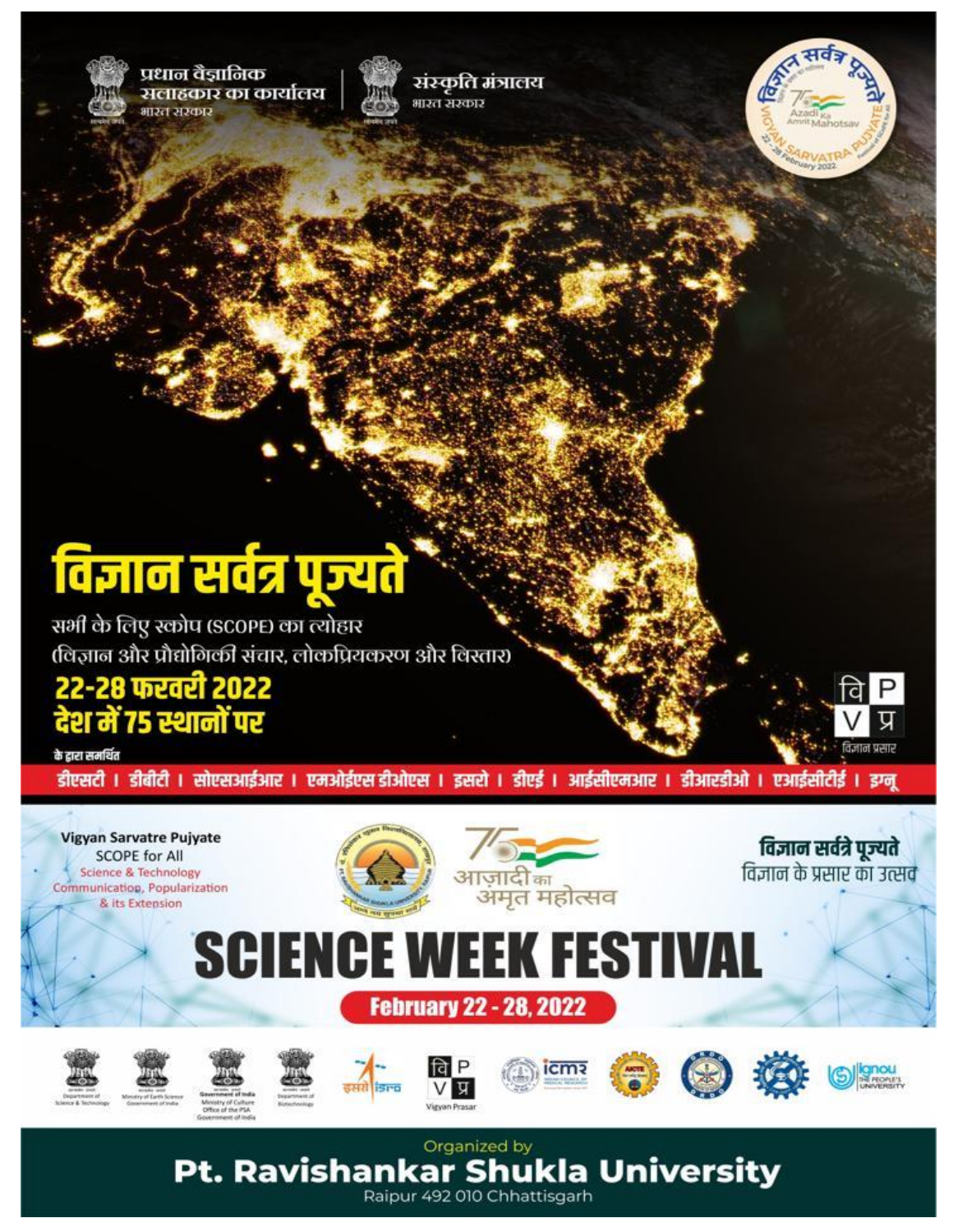



| <b>Vigyan Sarvatra Pujyate: Festival of SCoPE for All</b>                |                                    |                                                                                      |                                                     |                    |  |  |  |  |
|--------------------------------------------------------------------------|------------------------------------|--------------------------------------------------------------------------------------|-----------------------------------------------------|--------------------|--|--|--|--|
| <b>(22-28 February 2022)</b>                                             |                                    |                                                                                      |                                                     |                    |  |  |  |  |
| <b>Organized by</b>                                                      |                                    |                                                                                      |                                                     |                    |  |  |  |  |
| Pt. Ravishankar Shukla University, Raipur 492 010, Chhattisgarh          |                                    |                                                                                      |                                                     |                    |  |  |  |  |
| Venue: Pt. Deen Dayal Upadhyaya Auditorium, Raipur 492 010, Chhattisgarh |                                    |                                                                                      |                                                     |                    |  |  |  |  |
| <b>SCHEDULE</b>                                                          |                                    |                                                                                      |                                                     |                    |  |  |  |  |
| Day                                                                      | <b>Time</b>                        | Programme                                                                            | <b>Speaker/Resource</b>                             | <b>Title/Theme</b> |  |  |  |  |
|                                                                          |                                    |                                                                                      | Person                                              |                    |  |  |  |  |
| Day-01                                                                   | 02.00 to 03.00                     | Registration                                                                         |                                                     |                    |  |  |  |  |
| <b>Tuesday</b>                                                           | 03.00 to 03.30                     | Inauguration/ Visit of Science Expo                                                  |                                                     |                    |  |  |  |  |
| 22.02.2022                                                               | 03.30 to 04.45                     | <b>Inaugural Function</b>                                                            |                                                     |                    |  |  |  |  |
|                                                                          | 04:45 to 05:00                     | High-Tea                                                                             |                                                     |                    |  |  |  |  |
|                                                                          | 05.00 to 07.00                     |                                                                                      | Live Streaming of Grand Inauguration (New Delhi)    |                    |  |  |  |  |
|                                                                          |                                    |                                                                                      |                                                     |                    |  |  |  |  |
| $Day-02$                                                                 | 11:00 to 11:30                     | Registration                                                                         |                                                     |                    |  |  |  |  |
| Wednesday                                                                | 11:30 to 12:30                     | Lecture 1                                                                            | Dr. Gaurav Kumar Gupta                              | History of         |  |  |  |  |
| 23.02.2022                                                               |                                    |                                                                                      | Principal Scientist and                             | Science            |  |  |  |  |
|                                                                          |                                    |                                                                                      | Director, CSIR- AMPRI,                              |                    |  |  |  |  |
|                                                                          |                                    |                                                                                      | Bhopal                                              |                    |  |  |  |  |
|                                                                          | 12:30 to 01:30                     | Lecture 2                                                                            | Prof. LS Sashidhara                                 | S&T Since          |  |  |  |  |
|                                                                          |                                    |                                                                                      | Dean, Ashoka University                             | Independence:      |  |  |  |  |
|                                                                          |                                    |                                                                                      | Sonipat                                             | From Food          |  |  |  |  |
|                                                                          |                                    |                                                                                      |                                                     | Security to Health |  |  |  |  |
|                                                                          |                                    |                                                                                      |                                                     | Security; Time to  |  |  |  |  |
|                                                                          |                                    |                                                                                      |                                                     | Focus on           |  |  |  |  |
|                                                                          |                                    |                                                                                      |                                                     | Environmental      |  |  |  |  |
|                                                                          |                                    |                                                                                      |                                                     | Security           |  |  |  |  |
|                                                                          | 01:30 to 02:30                     | Lunch Break                                                                          |                                                     |                    |  |  |  |  |
|                                                                          | 02:30 to 04:30                     | Elocution and Extempore Competition<br>Visit to Pt. Sundarlal Sharma Central Library |                                                     |                    |  |  |  |  |
|                                                                          |                                    |                                                                                      |                                                     |                    |  |  |  |  |
| $Day-03$                                                                 | 11:00 to 11:30                     | Registration                                                                         |                                                     |                    |  |  |  |  |
| <b>Thursday</b>                                                          | 11:30 to 12:30                     | Lecture 1                                                                            | Dr. Shyama N                                        | Space Research     |  |  |  |  |
| 24.02.2022                                                               |                                    |                                                                                      | <b>Scientist SF</b>                                 | and Exploration    |  |  |  |  |
|                                                                          |                                    |                                                                                      | <b>UR Rao Satellite Centre</b>                      |                    |  |  |  |  |
|                                                                          |                                    |                                                                                      | ISITE Campus, Banglore                              |                    |  |  |  |  |
|                                                                          | 12:30 to 01:30                     | Lecture 2                                                                            | Prof. RC Dubey                                      | Making the         |  |  |  |  |
|                                                                          |                                    |                                                                                      | Head, Department of                                 | Future of India    |  |  |  |  |
|                                                                          |                                    |                                                                                      | Biotechnlogy, Gurukul                               | through Science    |  |  |  |  |
|                                                                          |                                    |                                                                                      | Kangri University,                                  |                    |  |  |  |  |
|                                                                          |                                    |                                                                                      | Haridwar                                            |                    |  |  |  |  |
|                                                                          | 01:30 to 02:30                     | Lunch Break                                                                          |                                                     |                    |  |  |  |  |
|                                                                          | 02:30 to 04:30                     |                                                                                      | Hands on Training cum Workshop on Solar Lamp Making |                    |  |  |  |  |
|                                                                          |                                    |                                                                                      |                                                     |                    |  |  |  |  |
| Day-04                                                                   | 11:00 to 11:30                     | Registration                                                                         |                                                     |                    |  |  |  |  |
| Friday                                                                   | 11:30 to 12:30                     | Lecture 1                                                                            | Dr. SK Pandey                                       | Some Important     |  |  |  |  |
| 25.02.2022                                                               |                                    |                                                                                      | Ex Vice-Chancellor                                  | Milestones in      |  |  |  |  |
|                                                                          |                                    |                                                                                      | PRSU, Raipur                                        | Astronomy          |  |  |  |  |
|                                                                          | 12:30 to 1:30                      | Lecture 2                                                                            | Dr VK Nandicoori                                    | To be received     |  |  |  |  |
|                                                                          |                                    |                                                                                      | Director                                            |                    |  |  |  |  |
|                                                                          |                                    |                                                                                      | CCMB, Hyderabad                                     |                    |  |  |  |  |
|                                                                          | 01:30 to 02:30                     |                                                                                      |                                                     |                    |  |  |  |  |
|                                                                          | 02:30 to 04:30                     |                                                                                      | Slogan Writing Competition                          |                    |  |  |  |  |
|                                                                          | Chaupal on Vigyan Sarvatra Pujyate |                                                                                      |                                                     |                    |  |  |  |  |
|                                                                          |                                    |                                                                                      |                                                     |                    |  |  |  |  |